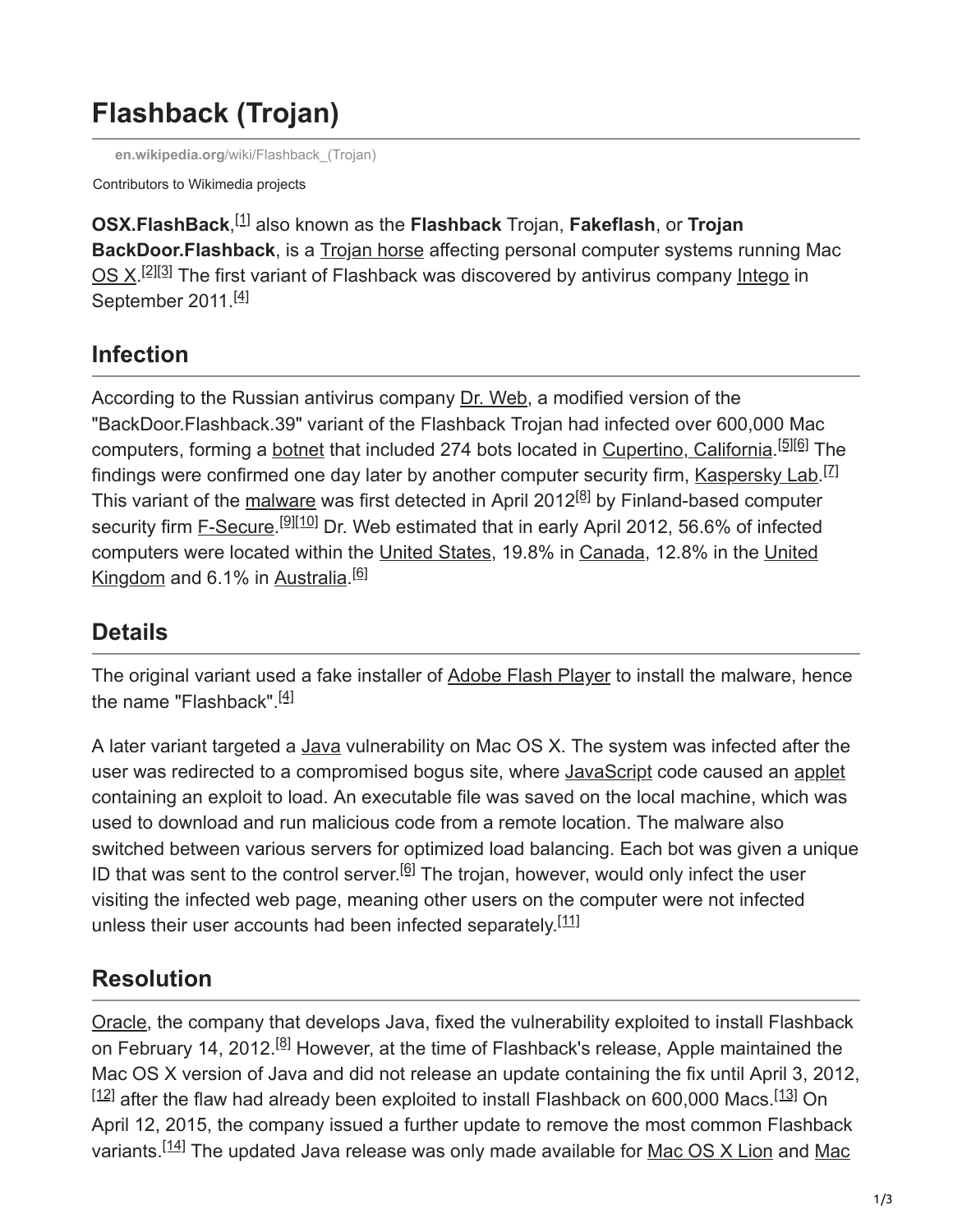[OS X Snow Leopard; the removal utility was released for Intel versions of Mac OS X Leopar](https://en.wikipedia.org/wiki/Mac_OS_X_Snow_Leopard)[d](https://en.wikipedia.org/wiki/Mac_OS_X_Leopard) in addition to the two newer operating systems. Users of older operating systems were advised to disable Java.<sup>[12]</sup> There are also some third party programs to detect and remove the Flashback trojan.<sup>[13]</sup> Apple worked on a new process that would eventually lead to a release of a Java Runtime Environment (JRE) for Mac OS X at the same time it would be available for Windows, Linux, and Solaris users.<sup>[15]</sup> As of January 9, 2014, about 22,000 Macs were still infected with the Flashback trojan.<sup>[16]</sup>

#### **See also**

#### **References**

- 1. **^** This is the name used in Apple's built-in anti-malware software XProtect. Other antivirus software vendors may use different names.
- 2. **^** 5 April 2012, [Flashback Trojan botnet infects 600,000 Macs](http://www.siliconrepublic.com/strategy/item/26580-flashback-trojan-botnet/), Siliconrepublic
- 3. **^** 5 April 2012, [600,000 infected Macs are found in a botnet](https://web.archive.org/web/20120407022616/http://www.theinquirer.net/inquirer/news/2166228/600-infected-macs-botnet), The Inquirer
- 4. ^ <sup>a b</sup> September 26, 2011, Mac Flashback Trojan Horse Masquerades as Flash Player Installer Package, Intego Security
- 5. **^** [Jacqui Cheng, 4 April 2012, Flashback Trojan reportedly controls half a million Macs](https://arstechnica.com/apple/news/2012/04/flashback-trojan-reportedly-controls-half-a-million-macs-and-counting.ars) and counting, Ars Technica
- 6. ^  $a b c 4$  April 2012, [Doctor Web exposes 550 000 strong Mac botnet](http://news.drweb.com/show/?i=2341&lng=en&c=14) Dr. Web
- 7. **^** [Chloe Albanesius, 6 April 2012, Kaspersky Confirms Widespread Mac Infections Via](https://www.pcmag.com/article2/0,2817,2402715,00.asp) Flashback Trojan, PCMag
- 8. ^ <sup>a b</sup> ["Half a million Mac computers 'infected with malware'".](https://www.bbc.co.uk/news/science-environment-17623422) BBC. April 5, 2012. *Retrieved April 5, 2012.*
- 9. **^** April 2, 2012, [Mac Flashback Exploiting Unpatched Java Vulnerability](http://www.f-secure.com/weblog/archives/00002341.html) F-Secure's News from the Lab
- 10. **^** 11 April 2012, [Apple crafting weapon to vanquish Flashback virus,](http://m.smh.com.au/digital-life/consumer-security/apple-crafting-weapon-to-vanquish-flashback-virus-20120411-1wpwl.html) Sydney Morning **Herald**
- 11. **^** *Kessler, Topher. ["How to remove the Flashback malware from OS X".](https://www.cnet.com/how-to/how-to-remove-the-flashback-malware-from-os-x/) CNET.*
- 12. ^ <sup>a</sup> **b** ["About Flashback malware".](https://support.apple.com/kb/HT5244) Apple. April 10, 2012. Retrieved April 12, 2012.
- 13. ^ <sup>a</sup> **b** ["flashbackcheck.com".](http://flashbackcheck.com/) Kaspersky. April 9, 2012. Retrieved April 12, 2012.
- 14. **^** *["About Java for OS X Lion 2012-003"](https://support.apple.com/kb/HT5242). Apple. April 12, 2012. Retrieved April 12, 2012.*
- 15. **^** *["Mac Security: A Myth?".](http://www.esecurityplanet.com/mac-os-security/mac-security-a-myth-flashback-trojan-java-malware.html) eSecurity Planet. April 13, 2012. Retrieved April 16, 2012.*
- 16. **^** *["It's alive! Once-prolific Flashback trojan still infecting 22,000 Macs".](https://arstechnica.com/security/2014/01/its-alive-once-prolific-flashback-trojan-still-infecting-22000-macs/) January 9, 2014. Retrieved January 9, 2014.*

### **External links**

[Apple Delays, Hackers Play](http://www.businessweek.com/articles/2012-04-12/apple-delays-hackers-play) April 12, 2012